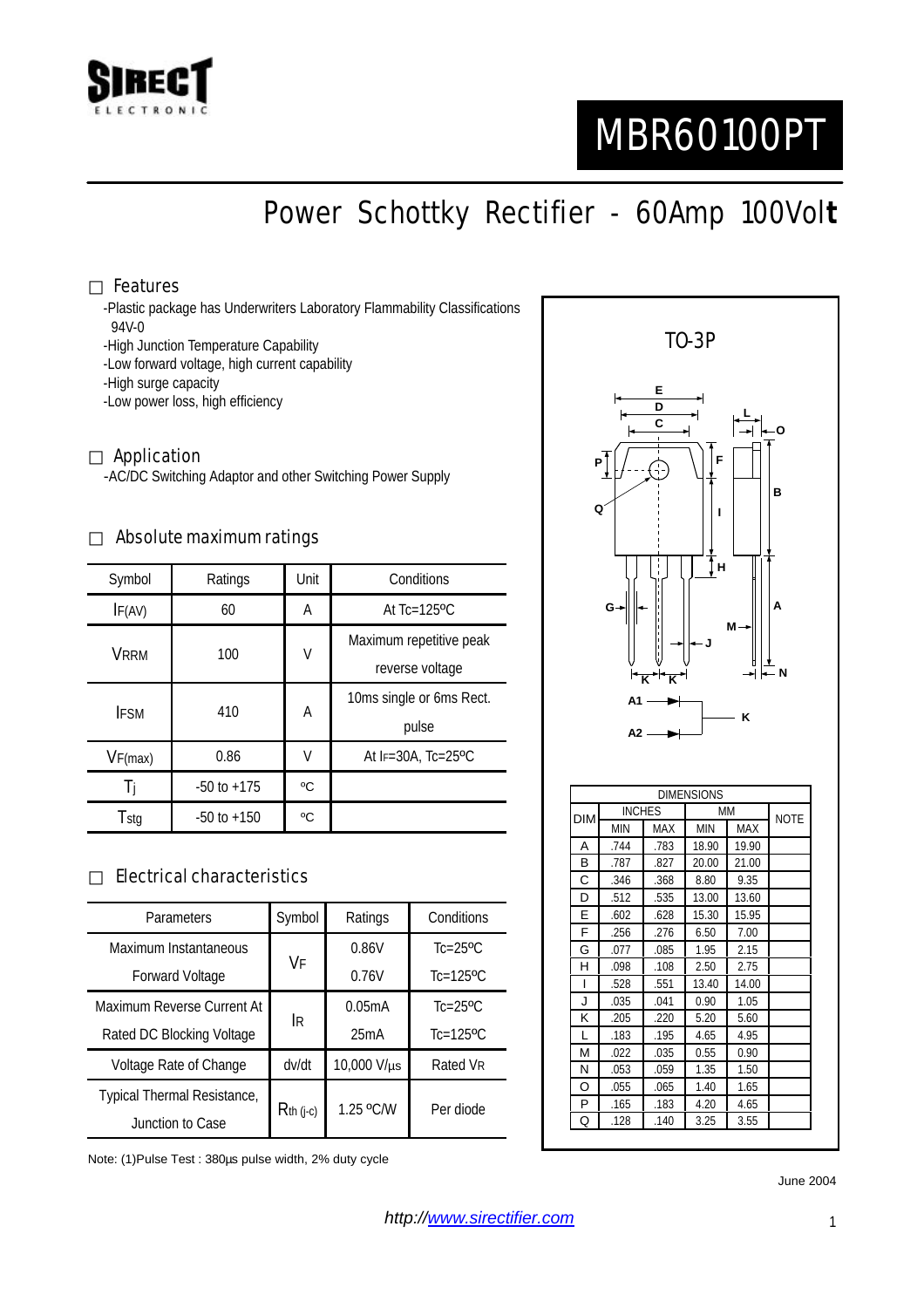### MBR60100PT





**Figure 4. Max. Thermal Impedance ZthJC Characteristics (PerLeg)**